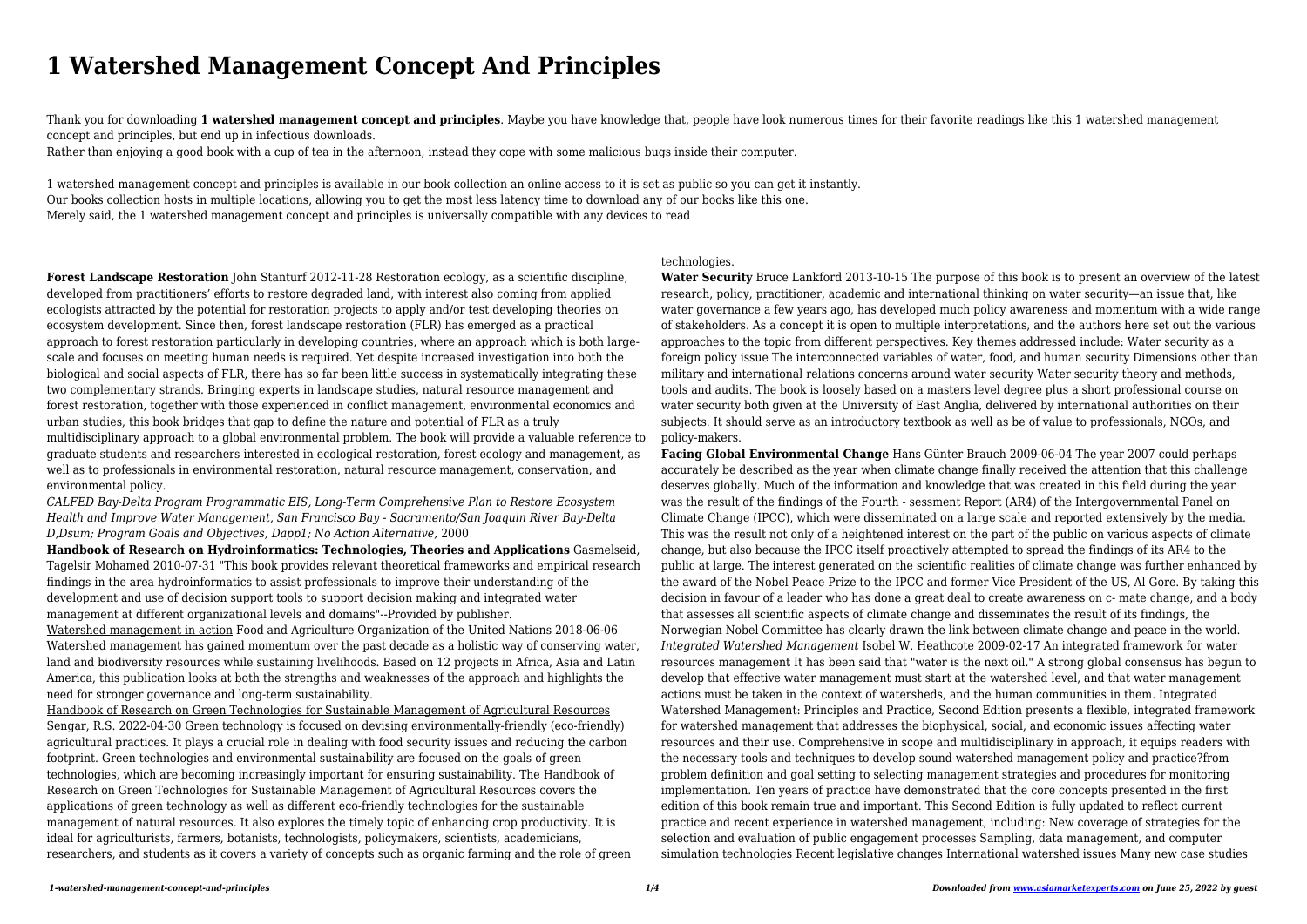Water resources planning and management is not just a technical challenge; it is also a social challenge, and an opportunity. It is, ultimately, a framework for human societies to shape, protect, and improve the environment in which they live. Providing a rational framework for the development of water resources management strategies, Integrated Watershed Management, Second Edition is a one-stop resource for upper-level students and professionals in environmental science, natural resource management, and environmental engineering.

### Coos Bay District Area Resource(s) Management Plan (RMP) 1994

Rescue of Sturgeon Species in the Ural River Basin Viktor Lagutov 2008-10-22 While almost every aspect of society-nature interactions can be treated as an environmental security issue, the threats to human societies originating from inadequate freshwater management constitute one of the most wi- spread and pressing problems. For thousands of years rivers and river valleys have been the cradle of human civilizations. Rivers have provided not only food and freshwater, but also shelter and means of transportation, and they are still an essential component in every national and regional economy. In turn, growing needs of human societies, accompanied by growing abilities, have caused significant river alterations and ecosystem changes that have resulted in river contamination, biodiversity loss and general riverine ecosystem degradation. The extinction of sturgeon species is one of the most eloquent examples of the negative and irreversible influence of human society on river e- systems. The sturgeon, sometimes called the "living fossil" or living "dinosaur" of the fish world, is known to have lived since the time of the dinosaurs, for at least 250 million years, and is currently on the verge of extinction solely due to anthropogenic impacts.

*The New Generation of Watershed Management Programmes and Projects* 2006 On the occasion of the International Year of Mountains-2002, FAO and its partners undertook a large-scale assessment and global review of the current status and future trends of integrated and participatory watershed management. The overall objectives were to promote the exchange and dissemination of experiences in implementing watershed management projects in the decade from 1990 to 2000 and to identify the vision for a new generation of watershed management programmes and projects. This resource book represents a summary and critical analysis of the rich discussions and vast materials that emerged during the review, as well as the review's findings and recommendations. It presents the state of the art in watershed management, promotes further reflection and creative thinking and proposes new ideas and approaches for future watershed management programmes and projects. This publication has been written primarily for fieldlevel watershed management practitioners and local decision-makers involved in watershed management at the district or municipality level. It will also be a useful source of information for other readers such as senior officers and consultants specialized in other areas, evaluators, policy-makers and students of watershed management

*National Water Security* Mustapha Besbes 2018-05-31 This book shows how the change of water paradigm has become urgent, and provides evidence for new policies that expand water balance to green and virtual water. The issue of water security concerns drinking water supply but also food safety, linked to agricultural policy. Both rain-fed and irrigated agriculture play complementary roles in food security, and the water issue implies a holistic view of water resources. This view constitutes the book's backstory. The reader will find original ideas that can be applied everywhere because the example of Tunisia is typically a basis to illustrate a universally prevalent situation. The book deals with other important issues: desalination, wastewater recycling, water quality, groundwater overdraft, water savings, governance, knowledge valuing, education, information: upgrading the whole water systems for the future implies emancipation of the whole society.

## **The Role of Forestry in Sustainable Development of Dryland Regions** 1989

**Principles of Water Law and Administration** Dante A Caponera 1992-01-01 A multidisciplinary text, considering both general issues and principles of water law and administration at national and international level, dealing with current legal and institutional aspects of water resources management. New information has been added in this latest edition, including the situation in countries previously a part of the former Soviet Union. Added emphasis is given to areas of growing topical importance, such as stakeholders' influence on decisions, the need to maintain a minimum flow in water bodies and the necessity for

### **Watershed Management** Vijay P. Singh 2003

*Nature-Based Solutions for agricultural water management and food security* Food and Agriculture Organization of the United Nations 2019-03-14 Accessibility to clean and sufficient water resources for agriculture is key in feeding the steadily increasing world population in a sustainable manner. Nature-Based Solutions (NBS) offer a promising contribution to enhance availability and quality of water for productive purposes and human consumption, while simultaneously striving to preserve the integrity and intrinsic value of the ecosystems. Implementing successful NBS for water management, however, is not an easy task, since many ecosystems are already severely degraded and exploited beyond their regenerative capacity. Furthermore, ecosystems are large and complex and the many stakeholders involved may have conflicting interests. Hence, implementation of NBS requires a structured and comprehensive approach that starts with the valuation of the services provided by the ecosystem. The whole set of use and non-use values, in monetary terms, provides a factual basis to guide the implementation of NBS, which is ideally based on transdisciplinary principles, i.e. complemented with scientific and case-specific knowledge of the ecosystem in an adaptive decision-making process that involves the relevant stakeholders. This discussion paper evaluated twenty-one NBS case studies using a non-representative sample, to learn from successful and failed experiences and to identify possible causalities among factors that characterize the implementation of NBS. The case studies give a minor role to valuation of ecosystem services, an area for which the literature is still developing guidance. Less successful water management projects tend to suffer from inadequate factual and scientific basis and uncoordinated or insufficient stakeholder involvement and lack of long term planning. Successful case studies point to satisfactory understanding of the functioning of ecosystems and importance of multi-stakeholder platforms, well-identified funding schemes, realistic monitoring and evaluation systems and endurance of its promoters. *Soil Water and Agronomic Productivity* Rattan Lal 2012-06-19 Crop water use can be increased by management of surface runoff, groundwater, irrigation, and soil water. Technological innovations to enhance availability of water for agricultural crops depend on soil and site-specific conditions. Devoted to the principles and practices of enhancing water use efficiency, Soil Water and Agronomic Productivity addresses current problems associated with water supplies required for agricultural purposes and food production. Written for professionals and students in agricultural fields, the book focuses on innovative technologies for improving soil water availability, enhancing water use efficiency, and using productive irrigation systems. It also presents techniques to conserve water in the root zone as well as remote sensing techniques to assess soil water regime and predict drought on a regional scale. Soil water management is crucial to reducing the vulnerability to agronomic drought. There are numerous examples of aquifers that have been severely depleted by misuse and mismanagement. Soil Water and Agronomic Productivity explains the factors and causes of the mismanagement of soil water and proposes options for sustainable and efficient use of scarce water resources. Meeting the global food demand will require careful worldwide management of soil and water resources, and this can only be done by sharing information and knowledge. Part of the Advances in Soil Science Series

*Research Handbook on the Sociology of Organizations* Godwyn, Mary 2022-06-10 With original contributions from leading experts in the field, this cutting-edge Research Handbook combines theoretical advancement with the newest empirical research to explore the sociology of organizations. While including the traditional study of formal, corporate business organizations, the Handbook also explores more transitory, informal grassroots organizations, such as NGOs and artist communities. Environmental Risk Analysis for Asian-Oriented, Risk-Based Watershed Management Minoru Yoneda 2018-05-07 This publication is a practical guidebook on environmental risk assessment, especially for watershed-scale management. It highlights case studies of watershed environmental risk in Malaysia,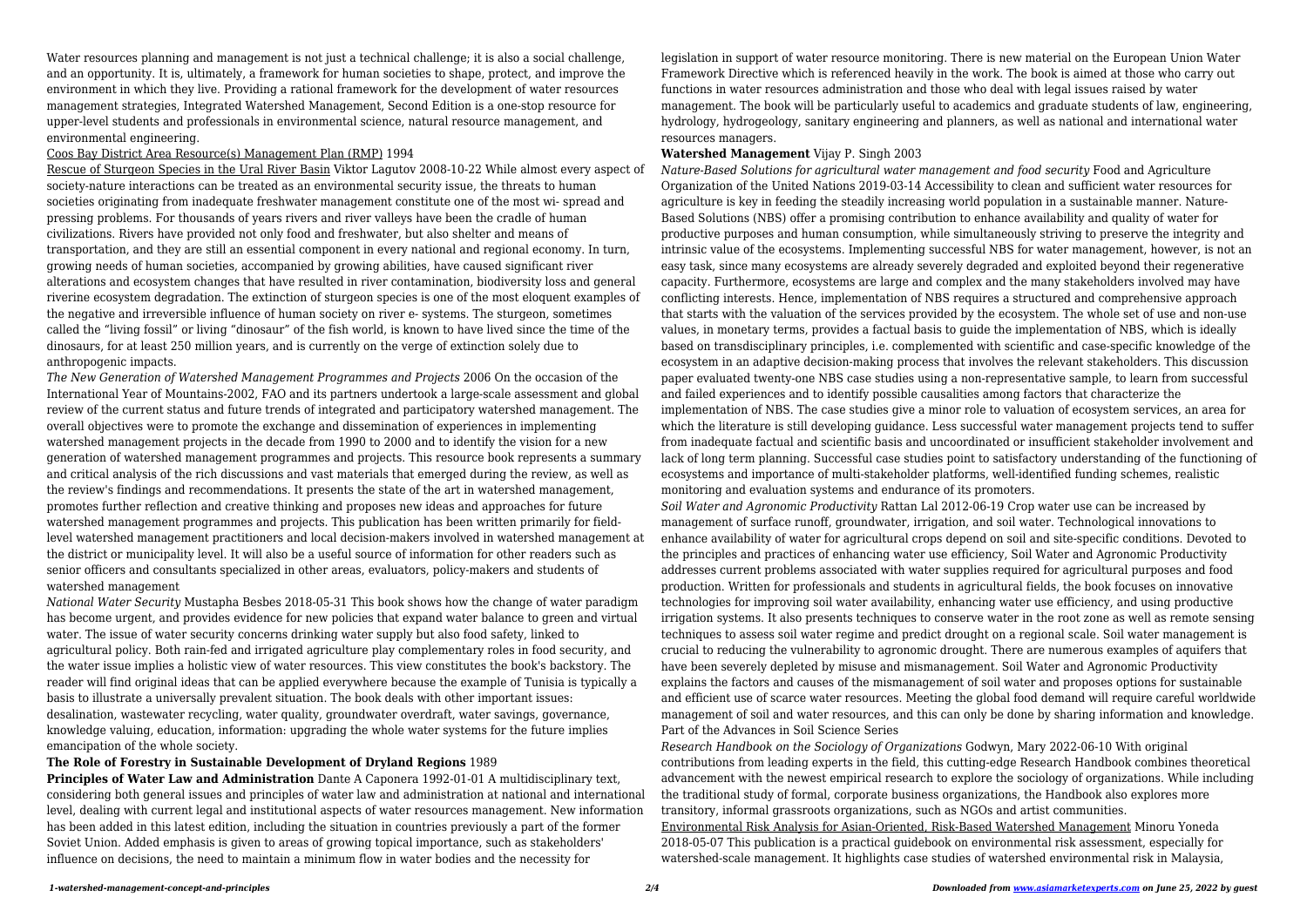including the potential health risks as well as screening methods and management in practice. In order to apply environmental risk assessment methods for the management of toxic chemicals, it is necessary to consider the geological and climate features of each country as well as their cultural characteristics. Focusing on Malaysia as a representative country, the book also discusses studies in other Asian countries. The insights provided can be applied to advanced and developing countries alike. A suitable textbook for graduate students, it is also a valuable reference source for researchers, practitioners and policymakers. **Integrated Watershed Management** H. M. Gregersen 2007 Land and water management is especially critical as the use of upstream watersheds can drastically affect large numbers of people living in downstream watersheds. This work examines the institutional and technical context for managing watersheds and river basins, including the involvement of both the public and private sectors. **Nature-based Solutions for Resilient Ecosystems and Societies** Shalini Dhyani 2020-07-07 Over the past few decades, the frequency and severity of natural and human-induced disasters have increased across Asia. These disasters lead to substantial loss of life, livelihoods and community assets, which not only threatens the pace of socio-economic development, but also undo hard-earned gains. Extreme events and disasters such as floods, droughts, heat, fire, cyclones and tidal surges are known to be exacerbated by environmental changes including climate change, land-use changes and natural resource degradation. Increasing climate variability and multi-dimensional vulnerabilities have severely affected the social, ecological and economic capacities of the people in the region who are, economically speaking, those with the least capacity to adapt. Climatic and other environmental hazards and anthropogenic risks, coupled with weak and wavering capacities, severely impact the ecosystems and Nature's Contributions to People (NCP) and, thereby, to human well-being. Long-term resilience building through disaster risk reduction and integrated adaptive climate planning, therefore, has become a key priority for scientists and policymakers alike. Nature-based Solutions (NbS) is a cost-effective approach that utilizes ecosystem and biodiversity services for disaster risk reduction and climate change adaptation, while also providing a range of cobenefits like sustainable livelihoods and food, water and energy security. This book discusses the concept of Nature-based Solutions (NbS) – both as a science and as art – and elaborates on how it can be applied to develop healthy and resilient ecosystems locally, nationally, regionally and globally. The book covers illustrative methods and tools adopted for applying NbS in different countries. The authors discuss NbS applications and challenges, research trends and future insights that have wider regional and global relevance. The aspects covered include: landscape restoration, ecosystem-based adaptation, ecosystembased disaster risk reduction, ecological restoration, ecosystem-based protected areas management, green infrastructure development, nature-friendly infrastructure development in various ecosystem types, agroclimatic zones and watersheds. The book offers insights into understanding the sustainable development goals (SDGs) at the grass roots level and can help indigenous and local communities harness ecosystem services to help achieve them. It offers a unique, essential resource for researchers, students, corporations, administrators and policymakers working in the fields of the environment, geography, development, policy planning, the natural sciences, life sciences, agriculture, health, climate change and disaster studies. HYDROLOGY AND WATERSHED MANAGEMENT K. Ramamohan Reddy 2014-10-20 The Proceeding contains the following sections: i) Groundwater Exploration and Exploitation; (ii) RS&GIS Applications in Water Resources; (iii) Watershed Management: Hydrological, Socio-Economic and Cultural Models; (iv) Water and Wastewater Treatment Technologies; (v) Rainwater Harvesting and Rural and Urban Water Supplies; (vi) Floods, Reservoir Sedimentation and Seawater Intrusion; (vii) Water Quality, Pollution and Environment; (viii) Irrigation Management; (ix) Water Logging and Water Productivity in Agriculture; (x) Groundwater Quality; (xi) Hydrologic Parameter Estimation and Modelling; (xii) Climate Change, Water, Food and Environmental Security; (xiii) Groundwater Recharge and Modelling; (xiv) Computational Methods in Hydrology; (xv) Soil and Water Conservation Technologies.

Revisiting Integrated Water Resources Management Cecilia Tortajada 2017-10-02 The book includes seventeen excellent researched and documented papers that reflect the diversity of thought, ideas and experiences related to IWRM. They draw from an extensive, inclusive and geographically representative range of theoretical propositions and practical examples. These include the implementation status of the IWRM concept at local, basin, regional and national levels; its appropriateness for the twenty-first century;

main implementation gaps from the institutional, legal, policy, governance, management and technical viewpoints; the likelihood that IWRM's entrenchment in laws, regulations and policies has led to smoother implementation and the reasons why that has been the case; reflexions on whether the attention given to IWRM is pushing other alternatives to the policy periphery; and the new conceptual constructions that can be put forward for discussion in the international arena. For the development and water communities it is imperative to debate and reach towards more illustrative conclusions regarding whether the promotion of the IWRM concept and its actual implementation status have been beneficial for development and how the notion could evolve to achieve this end. In-depth objective and constructive discussions, arguments, proposals and ideas are put forward for analysis by all interested parties. The book has the objective of fostering scholarly exchange, encouraging intellectual debate and promoting the advancement of knowledge and understanding of IWRM as a concept, as a goal per se and as a strategy towards development goals. This book was published as a special issue of the International Journal of Water Resources Development.

**Green Technologies: Concepts, Methodologies, Tools and Applications** Management Association, Information Resources 2011-03-31 Green Technologies: Concepts, Methodologies, Tools and Applications assembles the most up-to-date collection of research results and recent discoveries in environmental and green technology. This comprehensive anthology covers a wide range of topics, i **Hydrology and Best Practices for Managing Water Resources in Arid and Semi-Arid Lands** Ondieki, Christopher Misati 2017-07-12 The management of water resources is extremely important for survival. Depending on the climate, certain regions require different strategies to maintain sustainable hydrological systems. Hydrology and Best Practices for Managing Water Resources in Arid and Semi-Arid Lands is a crucial scholarly resource that outlines current trends in water management and offers solutions for the future of this growing field. Highlighting pertinent topics such as hydrological processes modelling, satellite hydrology, water pollution, and climate resources, this publication is ideal for environmental engineers, academicians, graduate students, and researchers that are eager to discover more about the issues and processes currently shaping water management technology. Adaptive and Integrated Water Management Claudia Pahl-Wostl 2007-12-15 Sustainable water management is a key environmental challenge of the 21st century. This book presents the very latest studies, methods and innovations for managing our water resources from the first International Conference on Adaptive and Integrated Water Management, held in November 2007 in Basel, Switzerland. The book addresses a wide interdisciplinary audience of scientists and professionals from academia, industry, and those involved in policy making.

River Tourism Bruce Prideaux 2009-01-01 This book explores river tourism from a range of perspectives including river uses, heritage, management, environmental concerns, and marketing. The book has 15 chapters and an index. The intended readership includes researchers and students of leisure and tourism. The Economics of Water Georg Meran 2020-09-04 This open access textbook provides a concise introduction to economic approaches and mathematical methods for the study of water allocation and distribution problems. Written in an accessible and straightforward style, it discusses and analyzes central issues in integrated water resource management, water tariffs, water markets, and transboundary water management. By illustrating the interplay between the hydrological cycle and the rules and institutions that govern today's water allocation policies, the authors develop a modern perspective on water management. Moreover, the book presents an in-depth assessment of the political and ethical dimensions of water management and its institutional embeddedness, by discussing distribution issues and issues of the enforceability of human rights in managing water resources. Given its scope, the book will appeal to advanced undergraduate and graduate students of economics and engineering, as well as practitioners in the water sector, seeking a deeper understanding of economic approaches to the study of water management.

**Reauthorization of the Clean Water Act** United States 1994 Watershed Hydrology, Management and Modeling Abrar Yousuf 2019-10-31 The book provides a comprehensive insight into watersheds and modeling of the hydrological processes in the watersheds. It covers the concepts of watershed hydrology and watershed management in depth. The basic types, of soil